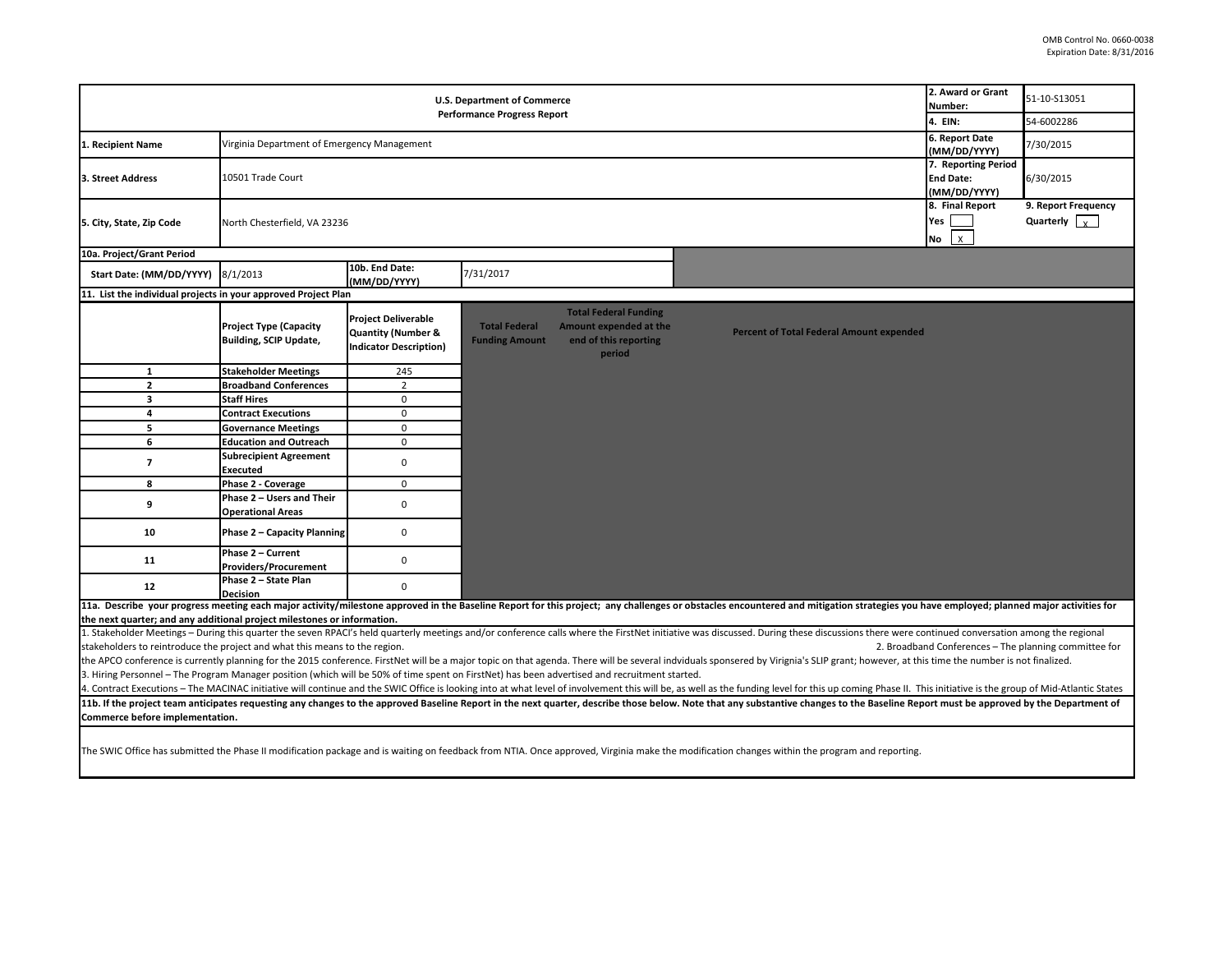**11c. Provide any other information that would be useful to NTIA as it assesses this project's progress.** 

Entering into an agreement with CIT will enable Virginia carry out the deliverables within the program. In addition, CIT will assist VDEM with the match component and the match documentation process will be finalized and c

**11d. Describe any success stories or best practices you have identified. Please be as specific as possible.**

None at this time **12. Personnel** 

**12a. If the project is not fully staffed, describe how any lack of staffing may impact the project's time line and when the project will be fully staffed.**

1. The project office is not fully staffed at this time; however this should not impact the project's timeline according to the deliverables.

| 12b. Staffing Table                                                                                                                                                                                                                           |                                                                                        |                                           |                                 |                      |                                      |                   |                 |                                         |                                          |
|-----------------------------------------------------------------------------------------------------------------------------------------------------------------------------------------------------------------------------------------------|----------------------------------------------------------------------------------------|-------------------------------------------|---------------------------------|----------------------|--------------------------------------|-------------------|-----------------|-----------------------------------------|------------------------------------------|
| <b>Job Title</b>                                                                                                                                                                                                                              | FTE%                                                                                   | Project (s) Assigned                      |                                 |                      |                                      |                   |                 |                                         | Change                                   |
| SWIC (Vacant)                                                                                                                                                                                                                                 | 50%                                                                                    | PSBN, FirstNet                            |                                 |                      |                                      |                   |                 |                                         | Vacant position January<br>20, 2015      |
| IO Program Manager                                                                                                                                                                                                                            | PSBN, FirstNet<br>50%                                                                  |                                           |                                 |                      |                                      |                   |                 |                                         | Projected hire date<br>10/10/2015        |
|                                                                                                                                                                                                                                               |                                                                                        |                                           |                                 |                      |                                      |                   |                 |                                         |                                          |
|                                                                                                                                                                                                                                               |                                                                                        |                                           |                                 |                      |                                      |                   |                 |                                         |                                          |
|                                                                                                                                                                                                                                               |                                                                                        |                                           |                                 |                      |                                      |                   |                 |                                         |                                          |
| 13. Subcontracts (Vendors and/or Subrecipients)                                                                                                                                                                                               |                                                                                        |                                           |                                 |                      |                                      |                   |                 |                                         |                                          |
| 13a. Subcontracts Table - Include all subcontractors. The totals from this table must equal the "Subcontracts Total" in Question 14f.                                                                                                         |                                                                                        |                                           |                                 |                      |                                      |                   |                 |                                         |                                          |
| Name                                                                                                                                                                                                                                          | <b>Subcontract Purpose</b>                                                             |                                           | <b>Type</b><br>(Vendor/Subrec.) | RFP/RFQ Issued (Y/N) | Contract<br><b>Executed</b><br>(Y/N) | <b>Start Date</b> | <b>End Date</b> | <b>Total Federal Funds</b><br>Allocated | <b>Total Matching Funds</b><br>Allocated |
| Data Collection                                                                                                                                                                                                                               | To collect information from<br>stakeholders for PSBN                                   | TBD                                       | Vendor                          | N                    | N                                    |                   |                 | \$280,000.00                            |                                          |
| Project Manager/Subject Matter Experts Assist in development of planning for                                                                                                                                                                  | est of NPSBN                                                                           | TBD                                       | Vendor                          | N                    | N                                    |                   |                 | \$639,127                               |                                          |
| Regional Coordination/Outreach/Office<br>Mgr                                                                                                                                                                                                  | Organize stakeholder meetings;<br>maintain website and awareness                       | Caliper                                   | Vendor                          | Y                    | Y                                    | 10/1/2013         | 6/30/2015       | \$312,480                               |                                          |
| <b>Regional Coordination</b>                                                                                                                                                                                                                  | <b>MACINAC</b>                                                                         | All Hazards                               | Subrec                          | N                    | Y                                    | 2/25/2014         | 6/30/2016       | \$90,000                                | 22500                                    |
| Interop Conference                                                                                                                                                                                                                            | Annual stakeholder conference<br>tracks will include informational<br>sessions on PSBN | APCO                                      | Vendor                          | $\mathsf{v}$         | Y                                    | 10/1/2013         | Dec-15          | \$150,000                               |                                          |
| <b>Project Management</b>                                                                                                                                                                                                                     | Project Management and Support<br>for FirstNet                                         | Center for Innovative Technology<br>(CIT) | Subrec                          | N                    | N                                    | 7/1/2015          | $Jan-18$        | \$1,285,243                             |                                          |
|                                                                                                                                                                                                                                               |                                                                                        |                                           |                                 |                      |                                      |                   |                 |                                         |                                          |
| 13b. Describe any challenges encountered with vendors and/or subrecipients.                                                                                                                                                                   |                                                                                        |                                           |                                 |                      |                                      |                   |                 |                                         |                                          |
| The total amount of contracts now exceeds the orginal budget due to the execution of CIT. Some costs that were orginally budgeted in non-contractual costs have been rolled into that contract. This has been accounted for in<br>two budget. |                                                                                        |                                           |                                 |                      |                                      |                   |                 |                                         |                                          |